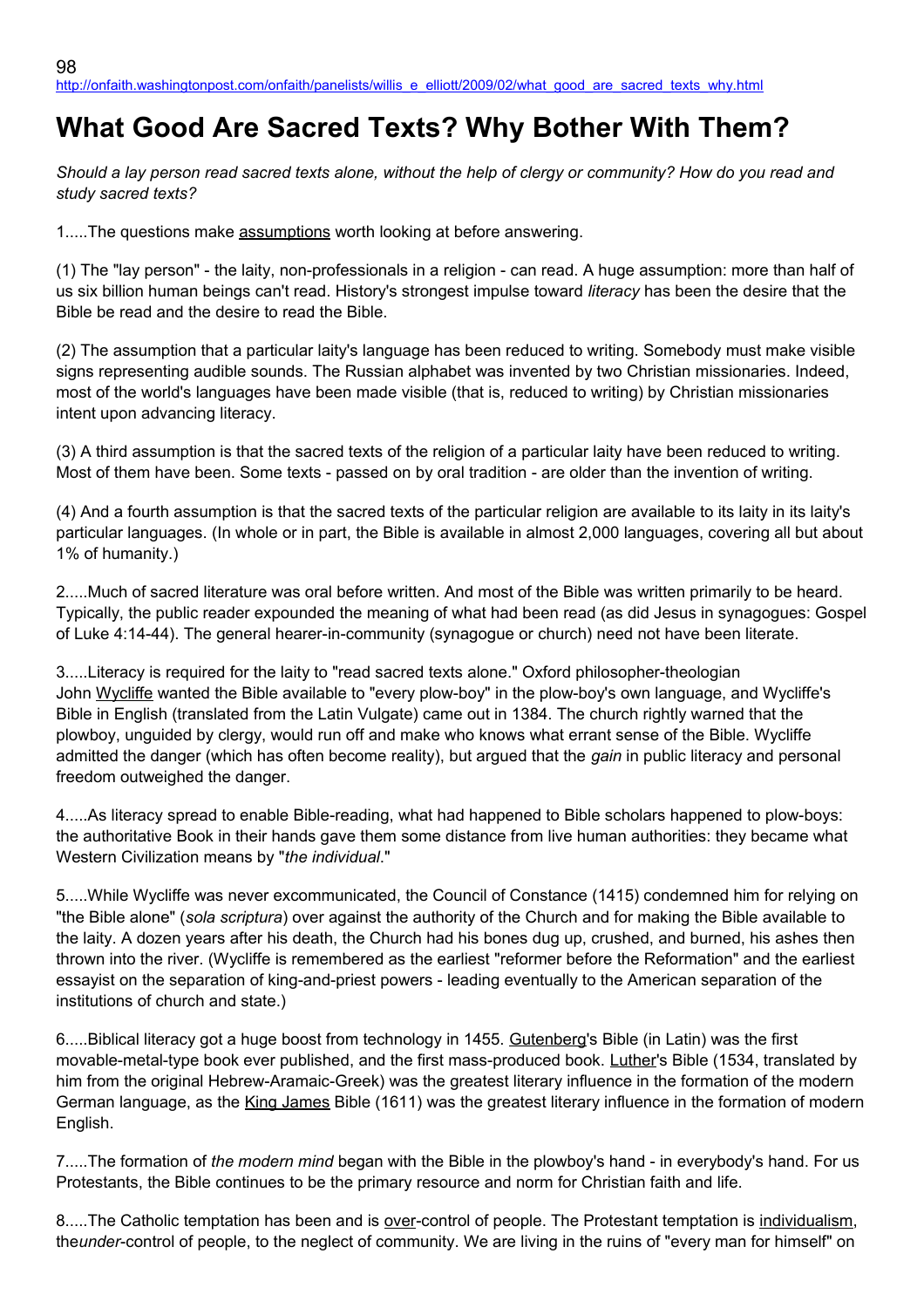under-regulated Wall Street and in money-mad corporate boardrooms; yes, and in our consumerist mentality and chaotic homes.

9.....The Bible *balances* the needs/duties of the community and the individual. So, in the first question of "On Faith" this week, I must affirm all three terms: "alone," "clergy," "community." As for the second question, I personally "read and study" the Bible alone, in family, and in church. Alone: for more than 60 years I read the Bible daily in Hebrew, Greek, Latin, German, and English.

10.....Why have I concentrated, in my life and in this column, on *the Bible*? All of the world's sacred texts are worth attention and got my attention before I taught "The World's Religions." But I would not be a Christian if I did not think that the Bible is the best of the lot. Besides, it is *our*sacred text, the formative scripture of the West, including America.

**BY WILLIS E. ELLIOTT | FEBRUARY 18, 2009; 1:33 AM ETSAVE & SHARE:** 86 **PREVIOUS: [A MURDER IN BUFFALO TOUCHES US ALL](http://onfaith.washingtonpost.com/onfaith/panelists/brad_hirschfield/2009/02/a_murder_in_buffalo_touches_us.html) | NEXT: [BE SUSPICIOUS OF RELIGIOUS AUTHORITIES TELLING YOU](http://onfaith.washingtonpost.com/onfaith/panelists/susan_brooks_thistlethwaite/2009/02/be_suspicious_of_religious_aut.html)  [WHAT THE BIBLE SAYS](http://onfaith.washingtonpost.com/onfaith/panelists/susan_brooks_thistlethwaite/2009/02/be_suspicious_of_religious_aut.html)**

**Comments Please report offensive comments below.**

"Perhaps my Section 9 should have been Section 1. If it had been, would you have read past Section 1?"

Certainly. My background/bias in reading/writing articles is from a journalism perspective. Which means I favor articles that start out with a main point then use the rest of the available space to build support for it, with a summary/reachback at the end. In my humble, non-professional opinion.. just as an average interested reader, Had point 9 (slightly re-worded) been point 1, I would have indeed read on to see the basis/support for your answer.

"In your opinion, should a panelist have no purpose other than to answer the "On Faith" questions"

I do enjoy reading the opinions/thoughts of the panelists, So in response to this part of your reply I must affirm all three terms; purpose', panelist'and 'other'.

**POSTED BY: GLADERUNNER | FEBRUARY 20, 2009 9:17 AM [REPORT OFFENSIVE COMMENT](mailto:blogs@washingtonpost.com?subject=On%20Faith%20Panelists%20Blog%20%20%7C%20%20gladerunner%20%20%7C%20%20What%20Good%20Are%20Sacred%20Texts?%20%20Why%20Bother%20With%20Them?%20%20%7C%20%204602140&body=%0D%0D%0D%0D%0D================%0D?__mode=view%26_type=comment%26id=4602140%26blog_id=618)**

## TO GLADERUNNER:

Yes, "all of the above."

Thank you for reading my column "about a half-dozen times." It's language is mid-range, neither popular nor technical.

Perhaps my Section 9 should have been Section 1. If it had been, would you have read past Section 1?

Beyond answering the "On Faith" questions, my purposes were (1) to show the importance of the Bible in the history of world-literacy, & (2) to encourage Bible-reading. In your opinion, should a panelist have no purpose other than to answer the "On Faith" questions?

Sorry you experienced my language as "pedantic." This old professor will try to sound less so.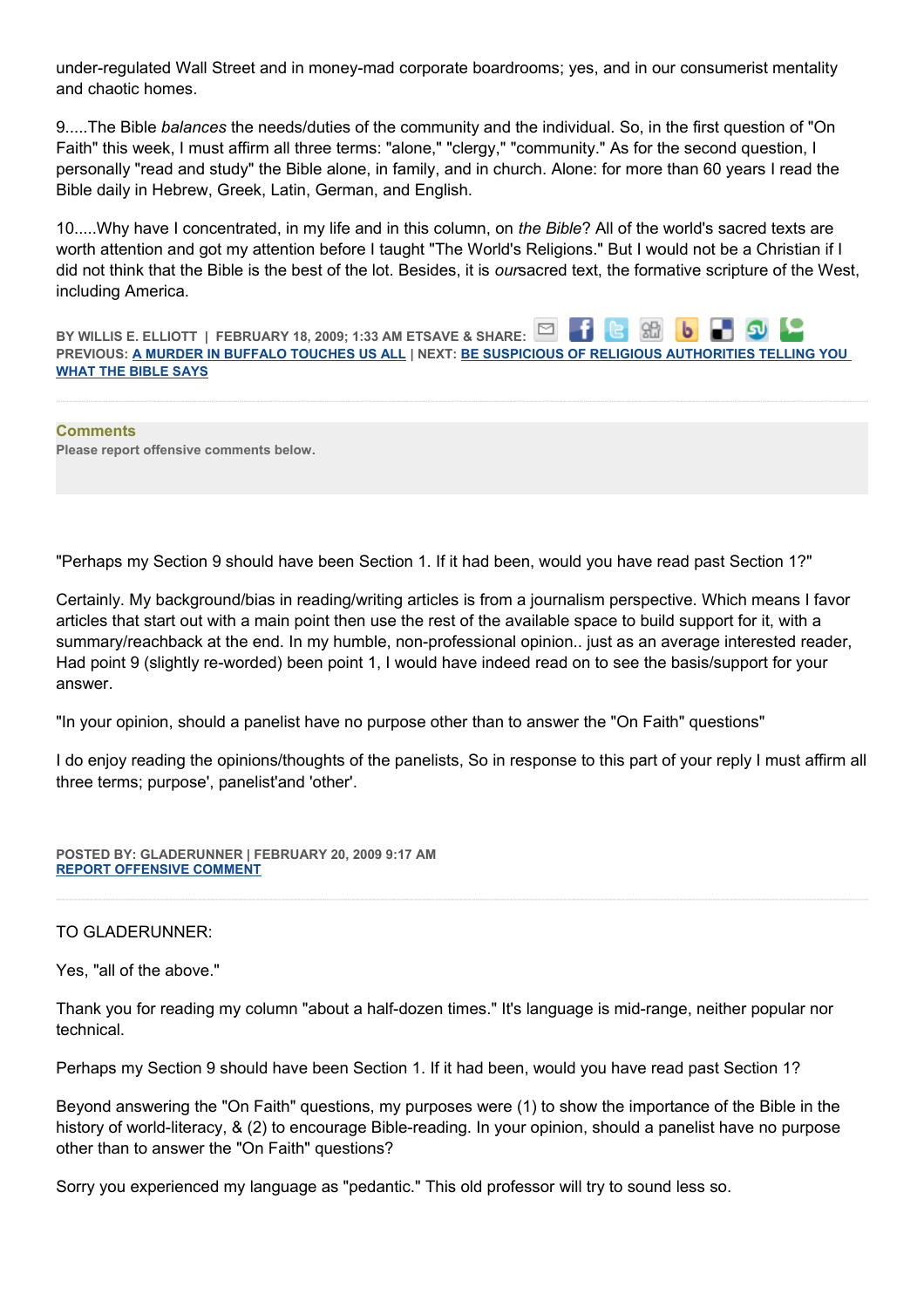Mr. Elliot: You claim that: "My section 9 is an explicit, comprehensive answer to both questions."

Explicit and comprehensive? Perhaps, but also unnecessarily gregarious and (dare I say) pedantic.

The first part of the question was:

"Should a layperson read sacred texts alone, without the help of clergy or community?"

Your point 9:

The Bible balances the needs/duties of the community and the individual. So, in the first question of "On Faith" this week, I must affirm all three terms: "alone," "clergy," "community."

I have re-read your column about a half/dozen times now, specifically note 9. Am I correct in deducing now that your answer to the question "Should a layperson read sacred texts alone, without the help of clergy or community?' is 'All of the above'? Wow, kind of a long word-trip to a rather simple answer... You are aware that most people don't talk like that aren't you?

I understand that you are an accomplished academian, please forgive those of us that don't dwell in that realm for misunderstanding what it is you are saying from time to time.

"unless you utter by the tongue speech that is clear, how will it be known what is spoken? For you will be speaking into the air. "

**POSTED BY: GLADERUNNER | FEBRUARY 19, 2009 3:24 PM [REPORT OFFENSIVE COMMENT](mailto:blogs@washingtonpost.com?subject=On%20Faith%20Panelists%20Blog%20%20%7C%20%20gladerunner%20%20%7C%20%20What%20Good%20Are%20Sacred%20Texts?%20%20Why%20Bother%20With%20Them?%20%20%7C%20%204601983&body=%0D%0D%0D%0D%0D================%0D?__mode=view%26_type=comment%26id=4601983%26blog_id=618)**

1.....Thanks to those asserting that the Bible, to be understood, must be read "in context" (historical/cultural/religious/literary context). It's an honest, unexpurgated archive of the earliest writings of two religions, Judaism & Christianity. Rejecting it because you find something you don't agree with proves something: it proves you don't know how to read an archive, or have malice toward this particular archive.

2.....Of course sacred texts are more than archives: as in continuous use, they are contemporary literature, read for light on the path of life. Daily light, in the case of those of us who are daily readers (as I am of the Bible).

3.....A peculiarity of strings of comments after any column of any panelist is that most of the comments are not on the column but on comments of other commenters. Typically, a commenter will read a column only until something triggers a hot-button prejudice of the commenter; the ensuing comment will expound the prejudice as a countervailing truth.

4.....Reading is a skill, reading ancient literature is a further skill, reading sacred literature is a further skill, & reading "On Faith" columns completely & without prejudice--well, an improbable ski11. Examples in this present string: (1) A commenter asks "Did Christ read any of the sacred texts?" My section 2 speaks precisely to that; (2) Another commenter calls my column "a non-answer" to the "On Faith" questions. My section 9 is an explicit, comprehensive answer to both questions.

**POSTED BY: WILLIS E. ELLIOTT | FEBRUARY 19, 2009 1:17 PM [REPORT OFFENSIVE COMMENT](mailto:blogs@washingtonpost.com?subject=On%20Faith%20Panelists%20Blog%20%20%7C%20%20Willis%20E.%20Elliott%20%20%7C%20%20What%20Good%20Are%20Sacred%20Texts?%20%20Why%20Bother%20With%20Them?%20%20%7C%20%204601951&body=%0D%0D%0D%0D%0D================%0D?__mode=view%26_type=comment%26id=4601951%26blog_id=618)**

Daniel:

Since you're also active in the thread about gay prayer in the legislature, it is clear that you get what I'm trying to say there...the cut and paste verse at a time approach, context free, is dangerous!

(For those not following that thread, I posted a commentary on Sodom and Gomorrah that said what was truly at stake in the story is how a bunch of people of one tribe (citizens of Sodom) abused visitors of another "tribe",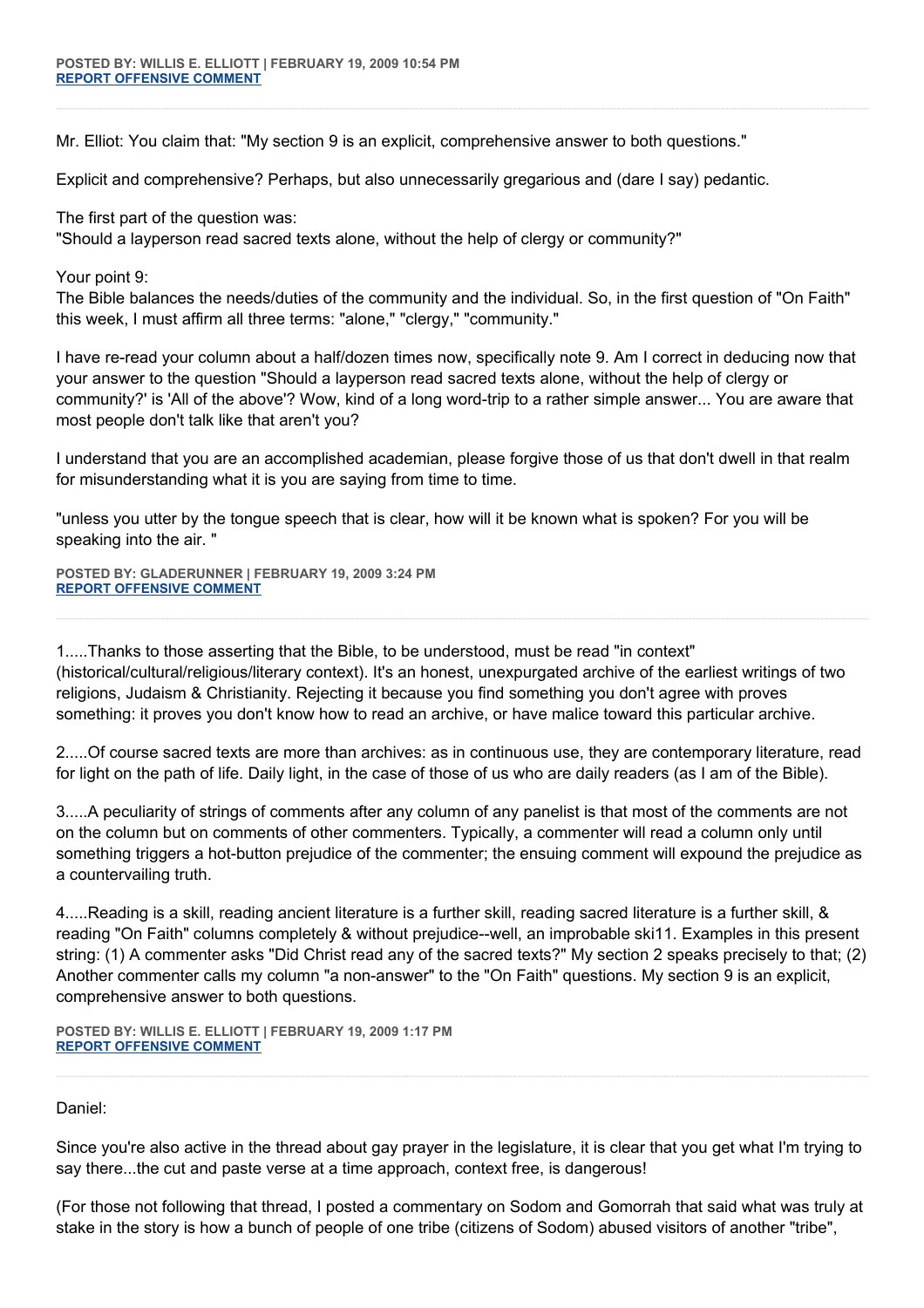using homosexual rape as the method, but that the text was not about "current understanding of homosexuality, especially in regard to homosexual orientation. Needless to say, there was considerable upset that I could assert it wasn't a condemnation of homosexuality...) The objectors obviously have no idea of the civilization in which it was written, and no idea of how to make it meaningful today, and no idea that current understandnings of homosexual orientation have no place in scripture.)

As to the general point of this thread, I strongly believe that, assuming one desires to understand scriptures and their point, it is important to do a competent job of reading...that means, original context and language (original languages are preferable!), the society into which the text was written, the principles of hermeneutics, in order that the translation of the text into the equivalent in current society is made correctly, and an honesty in application to and willingness to accept in one's life.

In order to accomplish this, it requires a great deal of time and effort, and should be done in a varieties of settings: in one's own study or at one's own desk, and in various group settings, with one or more people. Both individual struggle with a text, and the feedback and growth gained in the joint exploration (and, too, argument!) of a text are critically important.

To some degree, even though I claim membership in the Lutheran catholic tradition, making a text available in lay people's native languages is not a danger free enterprise. Both the Protestant desire to learn free of authoritative pronouncements AND the Catholic concern for oddball interpretation are valid. At the least, any text written in verses without context (see: King James Version), or written by an individual (see: The Message) ought to be, if not set aside, sold with large DANGER! WARNING notices plastered all over, along with statements to the effect: Every verse is to be interpreted through the context of the whole ought to be posted on every page!

Pr Chris

**POSTED BY: CALSAILOR | FEBRUARY 19, 2009 12:01 AM [REPORT OFFENSIVE COMMENT](mailto:blogs@washingtonpost.com?subject=On%20Faith%20Panelists%20Blog%20%20%7C%20%20CalSailor%20%20%7C%20%20What%20Good%20Are%20Sacred%20Texts?%20%20Why%20Bother%20With%20Them?%20%20%7C%20%204601825&body=%0D%0D%0D%0D%0D================%0D?__mode=view%26_type=comment%26id=4601825%26blog_id=618)**

DID CHRIST READ ANY OF THE SACRED TEXTS? DID CHRIST EVER SPEAK OF ANY OF THE TEN COMMANDMENTS? DID CHRIST SPEAK OF THE DIRECT CONTAINS OF A SACRED TEXT? WHY DOES HE NOT SPEAK DIRECTLY TO US TODAY? WHY DID HE SAY THAT ONLY THE FATHER KNOWS THE DAY THAT THE WORLD WILL END ? ARE NOT ALL THREE OF THE TRINTY EQUAL? ALWAYS ASK QUESTIONS.

**POSTED BY: USAPDX | FEBRUARY 18, 2009 11:46 PM [REPORT OFFENSIVE COMMENT](mailto:blogs@washingtonpost.com?subject=On%20Faith%20Panelists%20Blog%20%20%7C%20%20usapdx%20%20%7C%20%20What%20Good%20Are%20Sacred%20Texts?%20%20Why%20Bother%20With%20Them?%20%20%7C%20%204601819&body=%0D%0D%0D%0D%0D================%0D?__mode=view%26_type=comment%26id=4601819%26blog_id=618)**

Totally agree with Lepidopteryx..

**POSTED BY: BIOS | FEBRUARY 18, 2009 9:12 PM [REPORT OFFENSIVE COMMENT](mailto:blogs@washingtonpost.com?subject=On%20Faith%20Panelists%20Blog%20%20%7C%20%20Bios%20%20%7C%20%20What%20Good%20Are%20Sacred%20Texts?%20%20Why%20Bother%20With%20Them?%20%20%7C%20%204601776&body=%0D%0D%0D%0D%0D================%0D?__mode=view%26_type=comment%26id=4601776%26blog_id=618)**

I do not think that any person can understand the Bible without also know about the history of the times in which the Bible was written, and without knowing about the cultures in which the Bible was written. Anyone can read it, of course, and anyone can make anything of it that they wish; that's the problem.

But to get anything worthwhile out of it, as a complete text, you need to kmow alot. That is why most of the Biblequoters that I know could do with a little humility. Much of the Bible, if not most of it, does not translate over the ages and into our lives today.

One dramatic example is that of gay people.

**POSTED BY: DANIELINTHELIONSDEN | FEBRUARY 18, 2009 6:54 PM [REPORT OFFENSIVE COMMENT](mailto:blogs@washingtonpost.com?subject=On%20Faith%20Panelists%20Blog%20%20%7C%20%20DanielintheLionsDen%20%20%7C%20%20What%20Good%20Are%20Sacred%20Texts?%20%20Why%20Bother%20With%20Them?%20%20%7C%20%204601731&body=%0D%0D%0D%0D%0D================%0D?__mode=view%26_type=comment%26id=4601731%26blog_id=618)**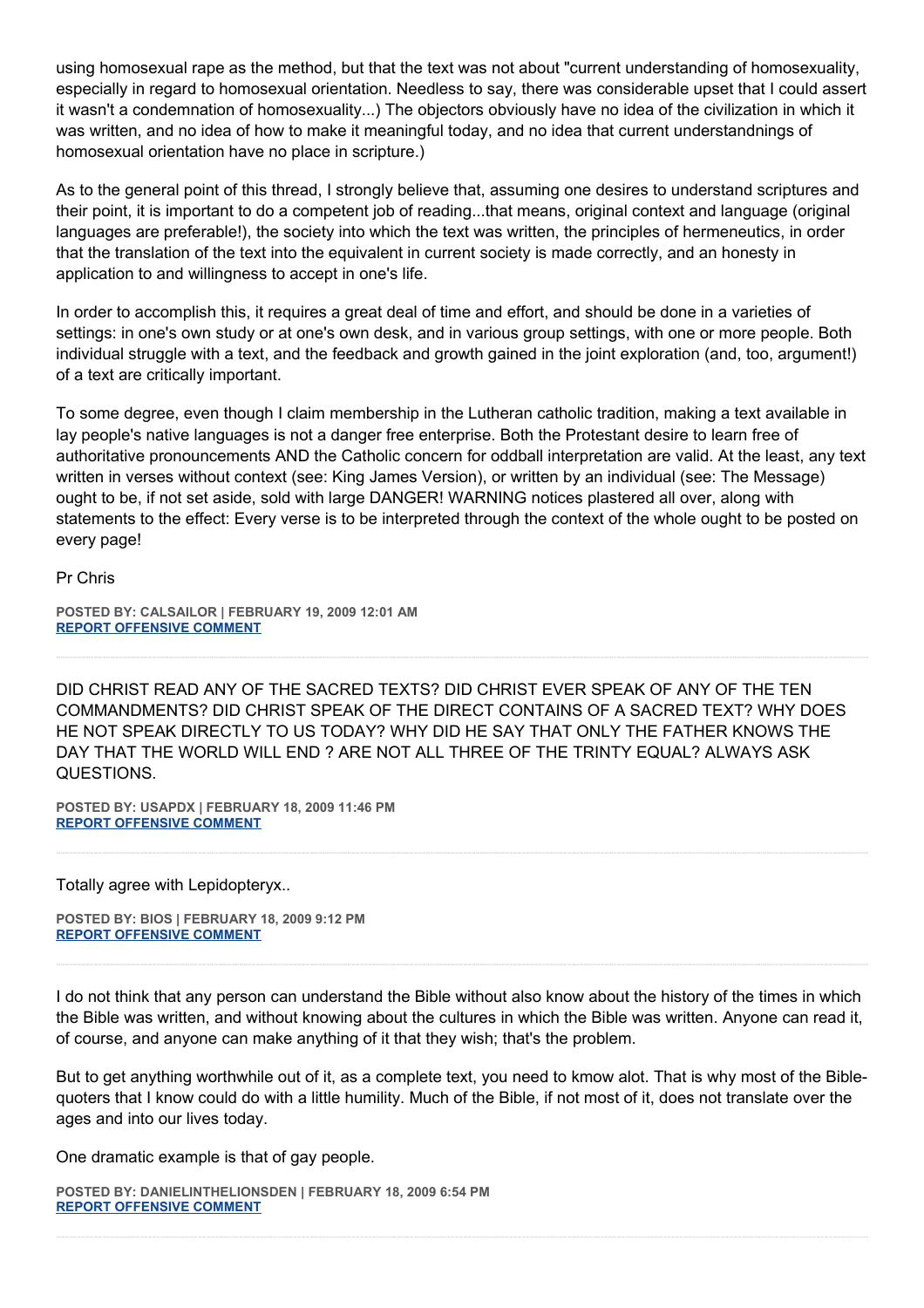Basically, Reverend, like \*so\* many other things on the rightwing agenda these days, this is not about \*literacy,\* this is about an \*illusion\* of literacy. Get people to struggle to put a complete sentence together and if they can do that, make them \*defend\* the idea that this makes them 'just as good' as those geeks they'd otherwise kick around, sexually-harrass, and then consign to Hell with Scriptural justification s long as it justifies their arrogance.

Feh.

Not literacy.

Even your \*Bible\* should get more credit for that.

This is simply \*demagoguery\* with a little sanctity... Leading bullies around with the nose by some scrap of pride.

House of cards.

One we're already seeing how we suffer for it.

**POSTED BY: PAGANPLACE | FEBRUARY 18, 2009 5:13 PM [REPORT OFFENSIVE COMMENT](mailto:blogs@washingtonpost.com?subject=On%20Faith%20Panelists%20Blog%20%20%7C%20%20Paganplace%20%20%7C%20%20What%20Good%20Are%20Sacred%20Texts?%20%20Why%20Bother%20With%20Them?%20%20%7C%20%204601694&body=%0D%0D%0D%0D%0D================%0D?__mode=view%26_type=comment%26id=4601694%26blog_id=618)**

I mean, part of the point of \*that\* is, yer jocks and sprayheads that are now in politics on the Republican ticket, telling you how much they know about 'Ancient Written tradition,' well, they were cheating off \*my\* homework, and I \*guarantee\* you they ain't up on their Seneca.

**POSTED BY: PAGANPLACE | FEBRUARY 18, 2009 4:15 PM [REPORT OFFENSIVE COMMENT](mailto:blogs@washingtonpost.com?subject=On%20Faith%20Panelists%20Blog%20%20%7C%20%20Paganplace%20%20%7C%20%20What%20Good%20Are%20Sacred%20Texts?%20%20Why%20Bother%20With%20Them?%20%20%7C%20%204601666&body=%0D%0D%0D%0D%0D================%0D?__mode=view%26_type=comment%26id=4601666%26blog_id=618)**

"1) The "lay person" - the laity, non-professionals in a religion - can read. A huge assumption: more than half of us six billion human beings can't read. History's strongest impulse toward literacy has been the desire that the Bible be read and the desire to read the Bible."

Actually, that's not even so. In fact, it took till the \*Sixties\* for the Catholics to give up on the Latin Mass, and I went to Catholic schools with a perhaps-understandable interest in the classics, took six years of Church Latin, thinking I was all that cool.

Day came when the AP Latin exam was put before me.

Took about three minutes of a look at it.

Hung my head, and folded it in half. I knew the class had started bottoming out for a while, but. Forget about it.

Everyone, pretty much, can 'read' these days, as they will well tell you in a forum such as this.

It doesn't mean they \*understand\* or \*care\* to understand anything. I'm sure that for a lot of Christians the Bible is the only hardcopy book they \*own,\* and think that makes it special cause they can't \*delete\* it.

Anyone can \*read\* the darn thing, and as is well-demonstrated, take absolutely whatever they like out of it and call it the ordained ...order of the universe. Justification for any and everything. Over and over.

People make 'new translations' that have no relation to the original texts and call them 'Divinely-commanded authority.'

Ain't about literacy.